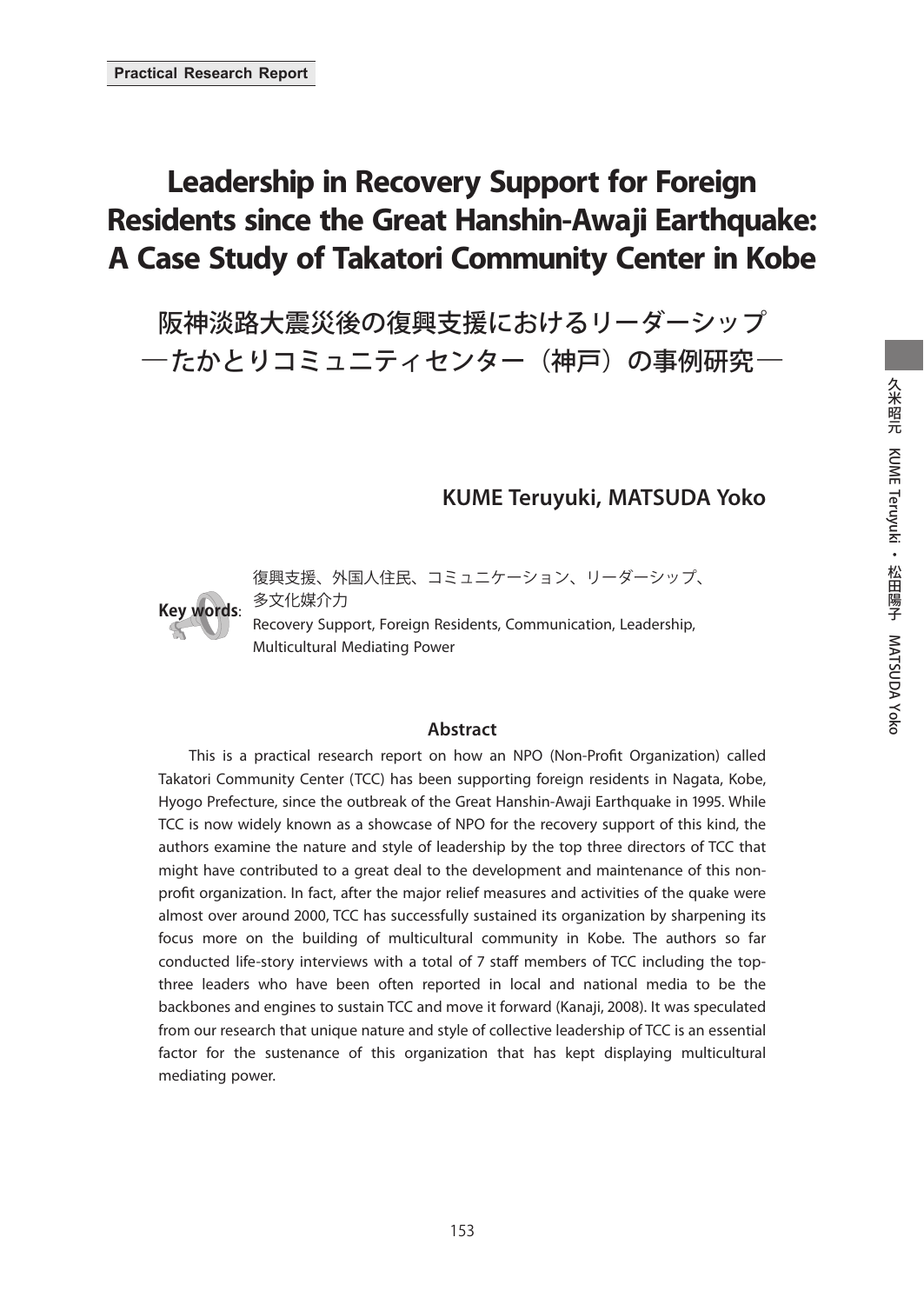## **1. Introduction**

 This article is a report of an ongoing research on the role and the management of Takatori Community Center (hereafter called TCC) that has been helping the recovery of foreign residents in Kobe after the Great Hanshin-Awaji Earthquake of January 17, 1995. TCC is a non-profit organization supporting the local community in Nagata of Kobe City, where 8.0% of the residents (a total population of 10,382 from 23 countries) were foreigners in 1995 (Kanaji, 2008). Many of them were Japanese Koreans (Zainichi Korean), Vietnamese and Chinese. While the major activities of TCC had been the various relief activities for about 5 years after the outbreak of the quake, TCC has also been engaged in various community-oriented activities to build a better multicultural community where all the people of different cultural backgrounds can support each other and work together.

 TCC has already been reported locally as well as nationally as a showcase of the NPO that promotes the building of multicultural community (Kanaji, 2008). The purpose of this paper is to examine closely the nature and style of collective leadership of the three top directors of TCC as one of the major factors that might have contributed to a great deal in developing and sustaining this unique organization.

## **2. Research Methods**

 Two research methods were adopted for this report. One is the review of the literature on TCC and various reports concerning the relief activities after the outbreak of the quake in Kobe. The other is life-story interview conducted during the period from July, 2011 through July, 2012. A total of 7 staff members were interviewed in Kobe and Osaka to find out the recovery support process initiated by TCC and the current activities for building a multicultural community with the special attention on the characteristics of leadership demonstrated by the top three directors of TCC.

 The three leaders interviewed are Rev. H. Kanda (Representative Director of TCC), Head Priest of Takatori Catholic Church 1991-2007, Chancellor of Osaka Archdiocese, Dr. S. Yoshitomi (Senior Executive Director of TCC), Associate Professor of Osaka University, Mr. J. Hibino (Senior Managing Director). In order to analyze their leadership style, we also interviewed the following four people who worked or have been working very closely with the three leaders: Dr. H. Kanaji (A former staff member), Osaka Voluntary Action Center, Mr. K. Murakami (Representative of World Kids Community), Ms. R. Oshiro (Representative of Hyogo Latin Community), and Ms. K. Yoshimoto (Representative of Leaf Green).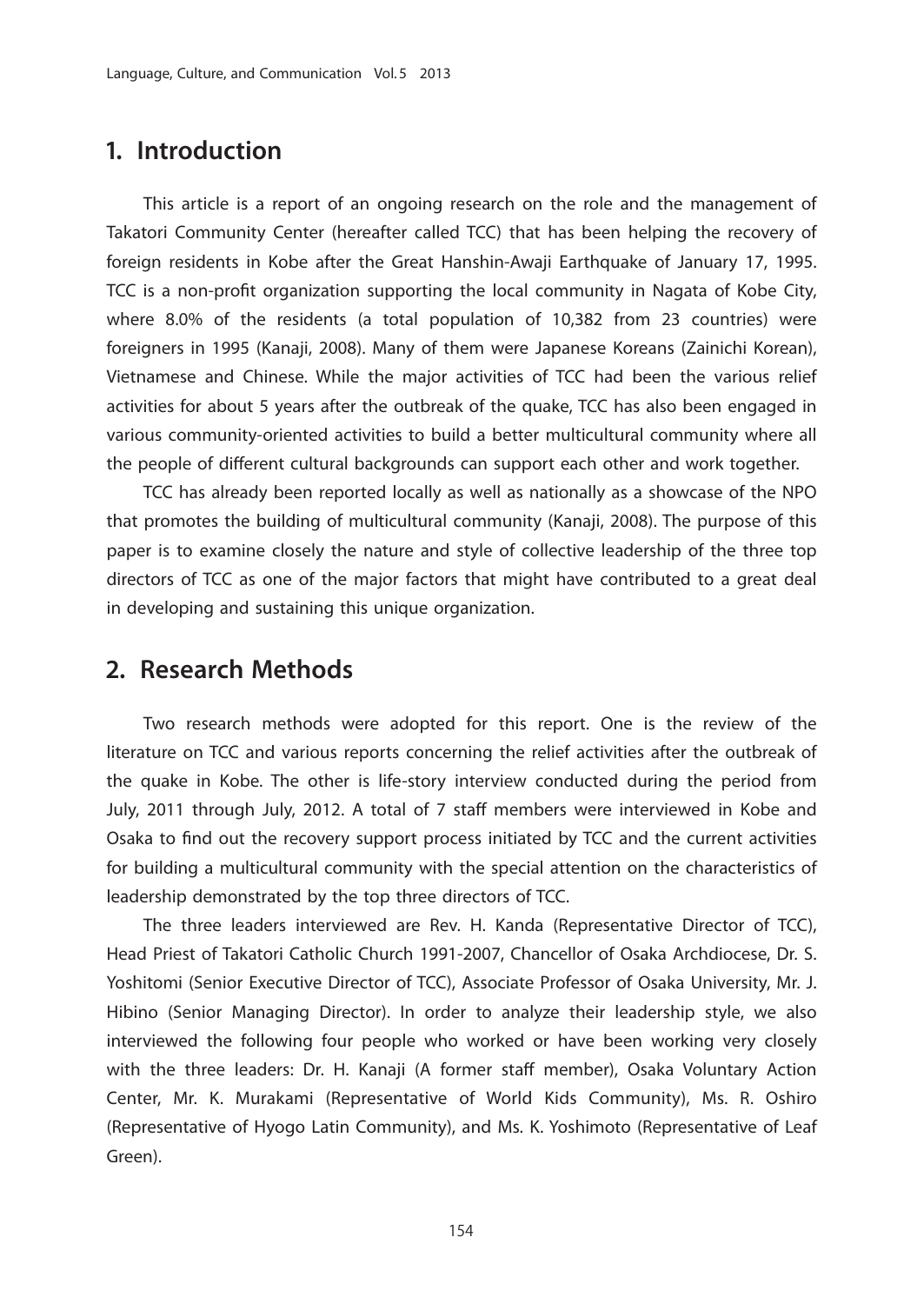## **3. Overview of TCC & Its Top Three Leaders**

### **3. 1. Kanda's story**

Located in the western part of Nagata Ward, Kobe, Takatori Relief Base<sup>1)</sup> (the original name of TCC ) was born "accidentally" on the next day of the great earthquake within the premise of the burnt-down Takatori Catholic Church of which Kanda was then the Father. This church is situated in the nearly western end of Nagata Ward where most of the city area was completely burnt down. Many volunteers gathered there because someone in the premise of the church had kept building a fire every night, making use of timbers and woods piled up in and outside of the destroyed church compound. Kanda explained about the beginning of the relief activities at the Relief Base as follows:

Takatori area was completely burnt down and I thought that nobody was living there anymore. Since we kept building a big fire to warm up our bodies, the scene of which was visible from far away throughout the neighborhood area of the town. I remember volunteers gradually started to gather there by happening to see such fire. This was the beginning of our relief activities. (2011-10-21)

 The rescue work developed into various directions depending on the changing needs they found to help the earthquake victims in the course of time, such as preparing warm food for victims, removing furniture from the crashed houses, and giving accurate information to those who had problems in understanding overwhelming Japanese information for gaining the necessary support. Within two weeks after the quake, Kanda organized a group called Relief Committee for the Suffering Vietnamese, because there was a sizable number of Vietnamese concentrated in this particular area of Nagata who came to Japan in the 80s and 90s.

#### **3. 2. Hibino's story**

 Hibino met Kanda at the Relief Base within two weeks after the outbreak of the quake. Hibino was an ex-reporter of the Mainichi Newspaper and was planning to visit Bosnia as a free-lance cameraman soon. However, after the outbreak of the quake, he changed his mind and decided to go to Kobe. Reading the then-thin newspaper of Kobe Newspaper at the Hibiya Library, Tokyo, about the seriously devastated condition of Nagata Ward, he rushed into Nagata, Kobe, thinking that he could stay there for a couple of weeks. In Nagata, he visited one of the parks called Minami Komae Park where hundreds of both Vietnamese and Japanese were evacuated under the tents. Hibino had this to say: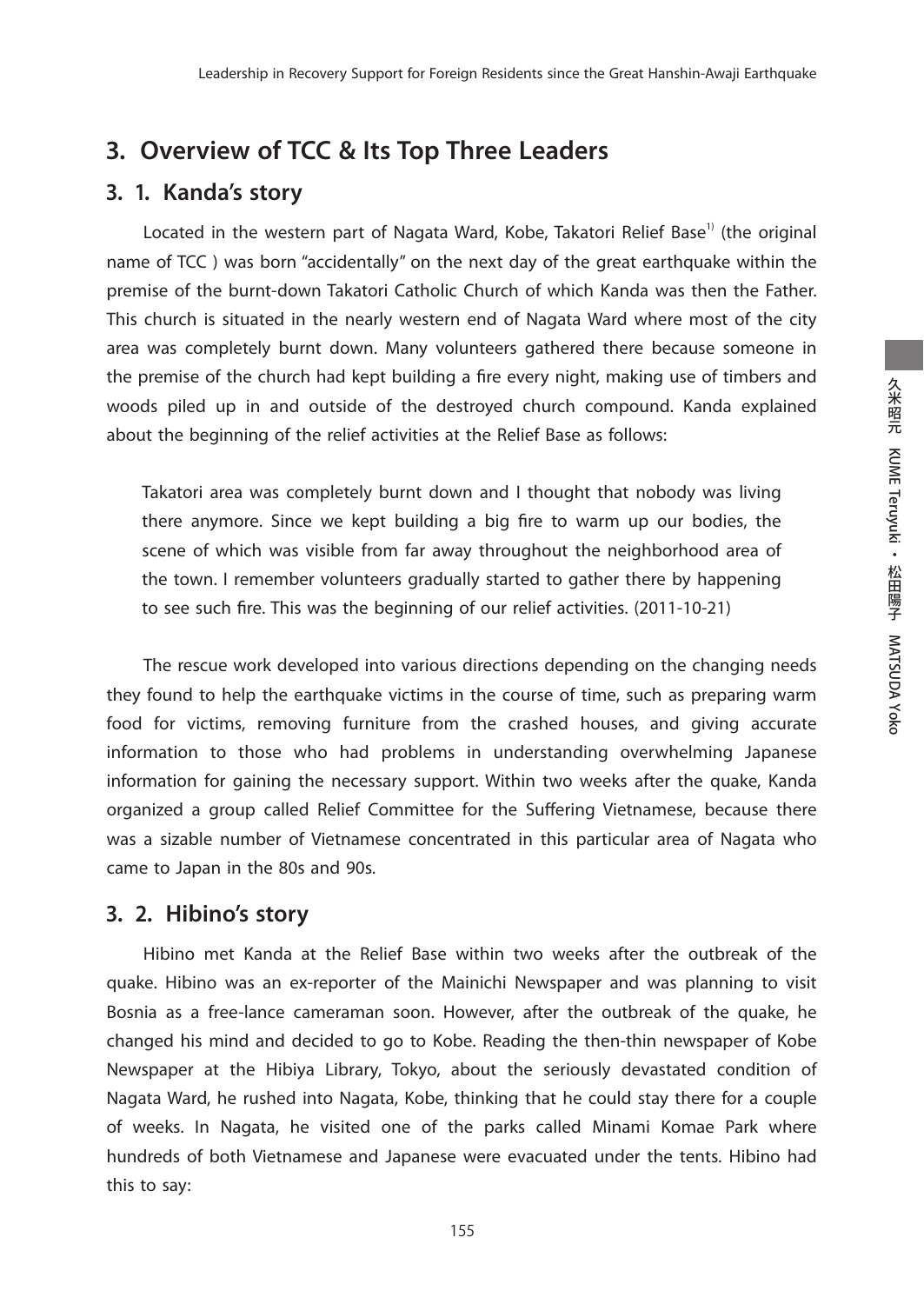The Vietnamese and the Japanese were divided into two groups in the park. They were quarreling with each other over the amount of food and quantity of blankets they were supplied. They were both in desperate conditions and yelling at each other. It took them a long time to understand each other and get along. In the meantime, I heard often about the name of Kanda being called among the suffering Vietnamese and decided to go to the Relief Base to see him. Ever since then, I was totally involved as a volunteer going back and forth between the Takatori Relief Base and the various parks, with the Base being the place to sleep. (2011-7-24)

 In March, 1995, Kanda and Hibino met a few Korean volunteers from a mini radio station called FM Saran, Ikuno Ward, Osaka who suggested a radio station for Koreans in Nagata to transmit such vital information as the safety of the surviving friends and relatives, the location of bathing houses people can go to, and the ways and means to get some donation money, etc. They started FM Yumen in five languages (Korean, Vietnamese, Spanish, Tagalog and Japanese) which later developed into a multilingual community radio station, FM WaiWai (in January 1996). They found this radio station very helpful for those foreigners listening to the program. At about the same time, Kanda and Hibino organized a group called the Asia Town Promotion Consultative Body to make the town more multicultural. Hibino mentioned as follows:

Kanda-san was always the leader of the Takatori Relief Base. He managed the whole group of volunteers. With his suggestion, I organized the Asia Town Promotion Consultative Body to initiate the building of the multicultural community with Kanda as the representative. At this time, a number of hardworking volunteers including Koreans and Vietnamese joined us. Thus, I have been busy managing the FM radio station, community building, production of multilingual signposts of the town, multilingual advertisements in the market as well as the management of the "Tool de Communication" that provided IT support for the elderly, the handicapped, and foreign residents. (2011-7-24)

### **3. 3. Yoshitomi's story**

In April, 2000, Yoshitomi joined the Takatori Relief Base after closing the office of Multicultural Symbiosis Center (Tabunka Kyosei Center) in Sannomiya, Kobe. Right after graduating from college in the early 80s, Yoshitomi was once working for the Spanish Consulate and later for the Bolivia Honorary Consulate in Kobe and because of her fluency in Spanish, she was helping through telephone counseling service many Latin Americans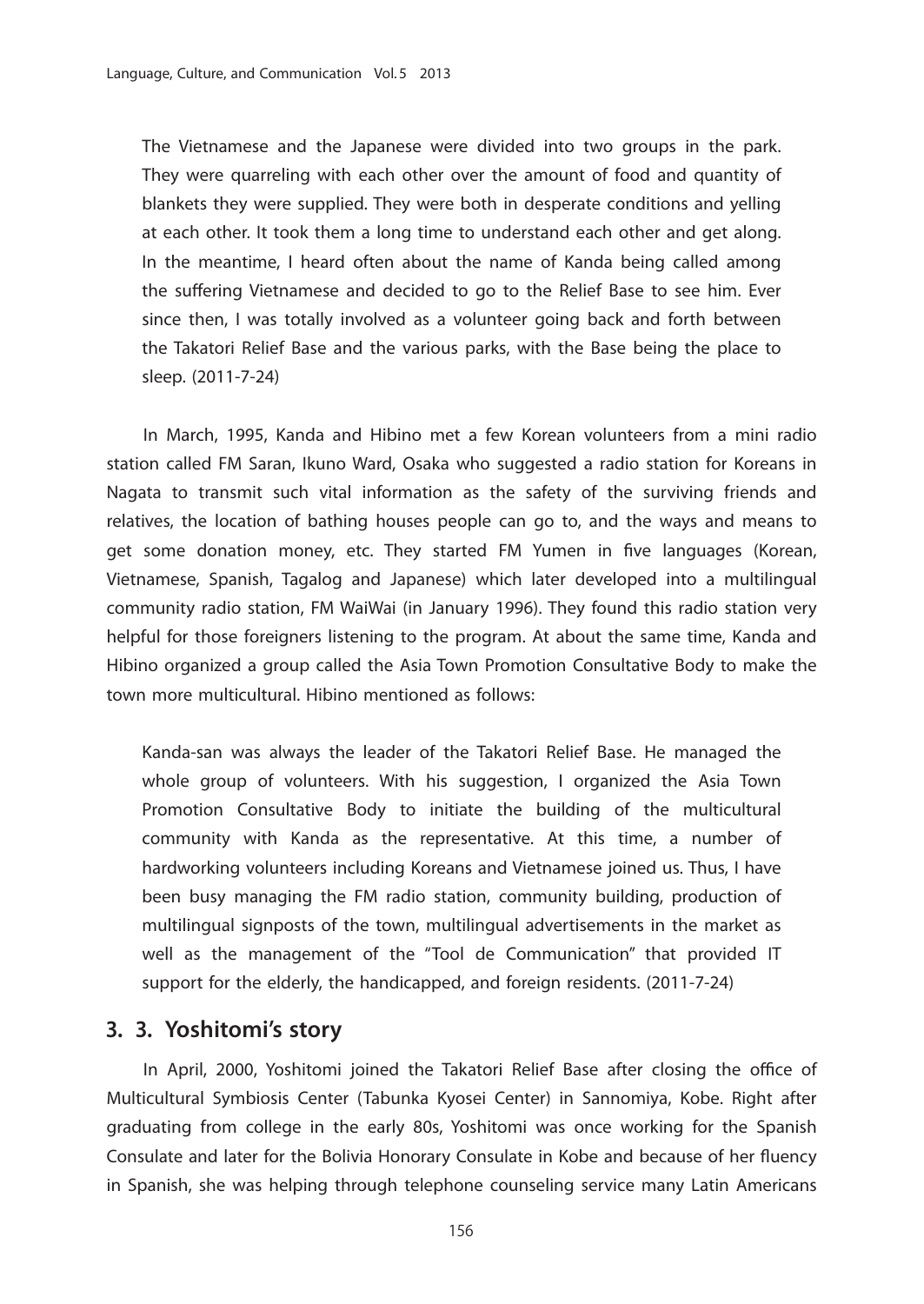who came to Japan in the early period of 1990s. At the time of the big earthquake, she was free because the Bolivian Consulate in Kobe was closed a year earlier and she left there at the end of 1994.

 She visited Kanda two days after the quake at the Takatori Relief Base with a bunch of winter cloths and sweaters in her ban. She met Kanda back in 1993 when she visited the Takatori Church as an interpreter for the Circus Team of Spanish Children.

 Yoshitomi started her volunteer work as the secretary of Kanda at the Relief Base, engaging herself in various kinds of rescue works with the Japanese people as well as foreigners. While working as a secretary of Kanda, Yoshitomi met Hibino who had been heavily involved in the rescue activities of the foreigners. They got married in 1996. From 1997 through 2000, however, she was working in another NPO, Multicultural Symbiosis Center in Sannomiya as was mentioned earlier.

 When she joined the Takatori Relief Base again by leaving MSC in 2000, she brought all the staff of the Multilanguage Center FACIL and World Kids Community to TCC.

## **3. 4. TCC's flexible reformation**

 Soon after the three persons Kanda, Hibino and Yoshitomi set out to work together at the Relief Base, they decided to change the name of the Relief Base to Takatori Community Center (TCC), as a specified non-profit corporation organized following the enactment of the Act on promotion of specified non-profit activities in the Japanese Diet in December, 1998.

 TCC's activity is not limited to help foreign residents, but extends to any minority people who need extra help. For example, right after the Relief Base started, a temporary health center was built to provide service for the elderly who suffered from the quake. This health center was closed on April 16, 1995, and reborn as "the nursing room of the town." Kanda said, "this nursing room was mainly used just for the older quake victims to relax and enjoy conversation among them (2011-10-21)." Three years after that, this nursing room was reorganized as a group called "Leaf Green," providing services for the elderly and handicapped people. It was born again as an NPO in 2000. Yoshimoto had this to say:

It was Kanda-san who suggested that we should establish non-profit organization to support the old people who are suffering but are not able to enjoy the benefit of public nursing care system (2012-7-6).

#### **3. 5. The Current Constituents of TCC in 2012**

TCC continues to work for the community building where people's nationality, age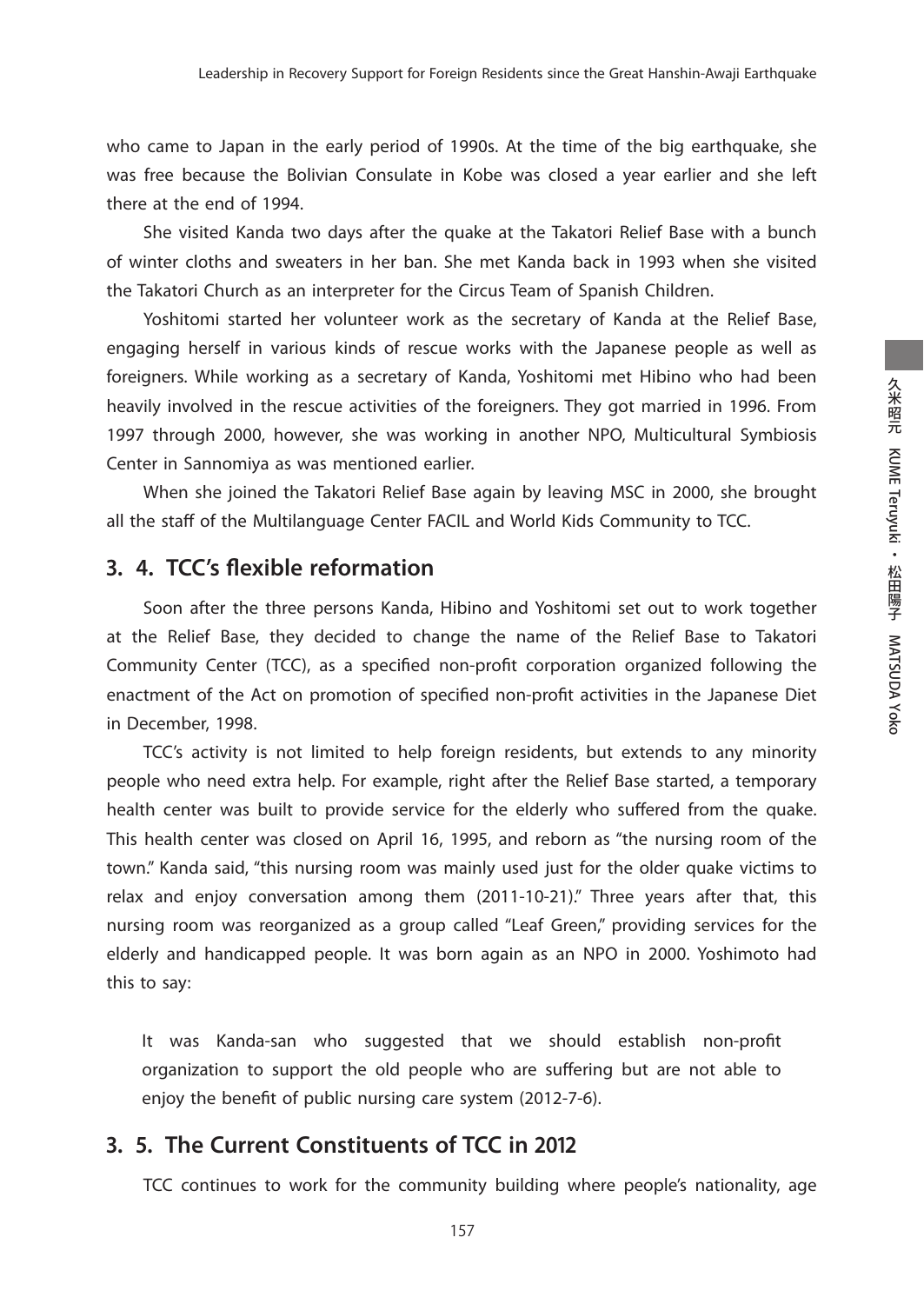and various handicaps will not be any reason for exclusion from full participation<sup>2</sup>. It has been reforming the constructs of the organization and now holds ten groups which target different people in the community.

- 1) Multilingual Community Broadcasting Station called FM YY which has programs in 10 languages,
- 2) Multililanguage Center FACIL which offers translation and interpreting service in 28 languages,
- 3) World Kids Community that offers children of mixed roots opportunities to express themselves through rarious activities such as video production,
- 4) Hyogo Latin Community which helps Spanish speaking families throughout Japan,
- 5) NGO Vietnam in Kobe providing support for the Vietnamese community,
- 6) Asia Women's Self-reliance Support Project empowering Asian women through fair trade, etc.,
- 7) Leaf Green which supports the aged and handicapped people,
- 8) Noda-Kita Furusato Net which helps the community network in the area,
- 9) Hyogon Tech providing IT support for the local residents,
- 10) AMARC Japan Council, an international NGO of community radio<sup>3)</sup>.

 Currently, about 40 people are working in various groups in TCC (with TCC being the platform for these groups at the Takatori Church). The total number of volunteers who have been involved in TCC activities is more than 4,000 (Kanda, 2011-10-21). We consider TCC one of the successful NPOs which maintain its initial purpose and vibrant activities, while transforming its organizational construct as it develops in a wide range locally and globally.

## **4. Analysis of the leadership style**

 TCC has been operated and initiated under the leadership of the said three key persons who are the top directors of TCC. Leadership is defined simply as the ability to motivate the people to work in order to achieve the common goal. Based on the data we collected from the interviews, we analyze the nature and style of the leadership that may have been keys to management of the organization for the community by focusing on (1) the visions they shared, (2) characteristics of collective leadership, and (3) the multicultural mediating power they displayed in the process of connecting the local community, the people with different cultural backgrounds, various types of organizations and local governments for the building of multicultural community in Kobe.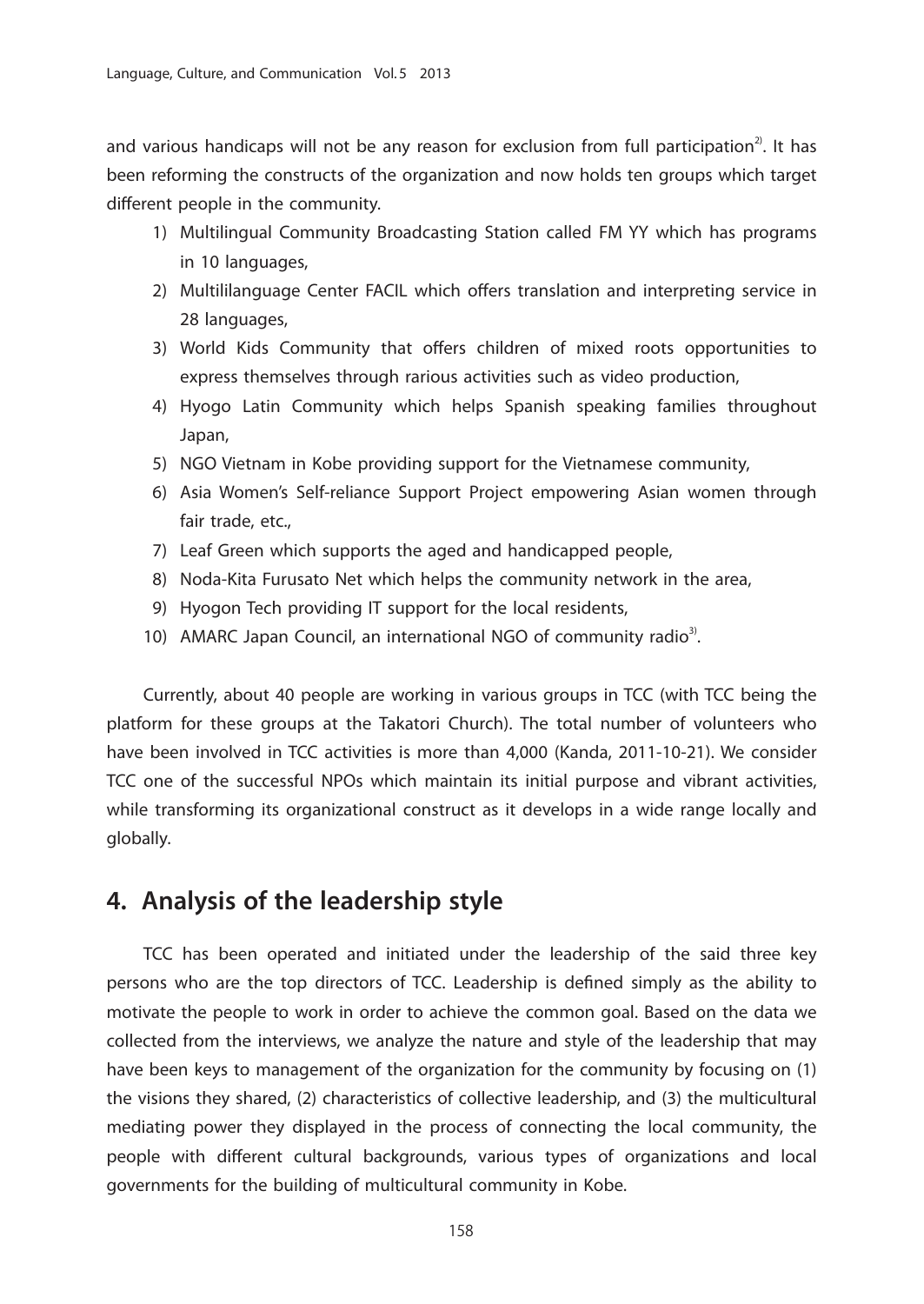Leadership in Recovery Support for Foreign Residents since the Great Hanshin-Awaji Earthquake

#### **4. 1. Shared visions of TCC**

The visions of TCC being shared by the three leaders and the staffers are summarized from the three missions: (1) Mission for building multicultural community, (2) To empower those who need help to be equal partners, and (3) To make full use of multicultural resources in the community.

#### **4. 1. 1. Vision 1: Mission for Building Multicultural Community**

 It is quite natural under the very severe condition after the great earthquake that relief-oriented organization should make every possible effort to extend their helping hands to anyone who is suffering from the disaster. However, in this particular process, volunteers are likely to extend their support to the majority of people who are suffering and tend to forget the minority who were in much more desperate situations due to the language, cultural and social barriers. In this organization of TCC, however, all the leaders and volunteers seemed to have a shared vision toward the people who require different support from the majority. Kanaji (2008) described this as follows:

The poster "Up until the last person to be helped" has been put up on the door of the office. In the recovery process of the city, the last person to be helped is most likely the foreigner who doesn't understand Japanese. Here, the idea of this NPO is very clear. That is, unless the minority is saved, the whole society cannot be happy. (2011-10-21)

 In a similar fashion, Kanda touched upon the importance of the mission of multicultural symbiosis in the following way:

Volunteers had the temporary mission to rescue the victims, of course, but through trying to help until the last person in Nagata where the socially handicapped people and foreigners are living, we have come to realize our new mission of multicultural symbiosis and the building of multicultural community. (2011-10-21)

Yoshitomi also described her realization of the importance of new mission:

Around 2000, I was doing what I am doing for myself, that is, to work for multicultural symbiosis. I think this particular expression had spread throughout Japan after the Hanshin quake. First, it was not familiar to my ear, but gradually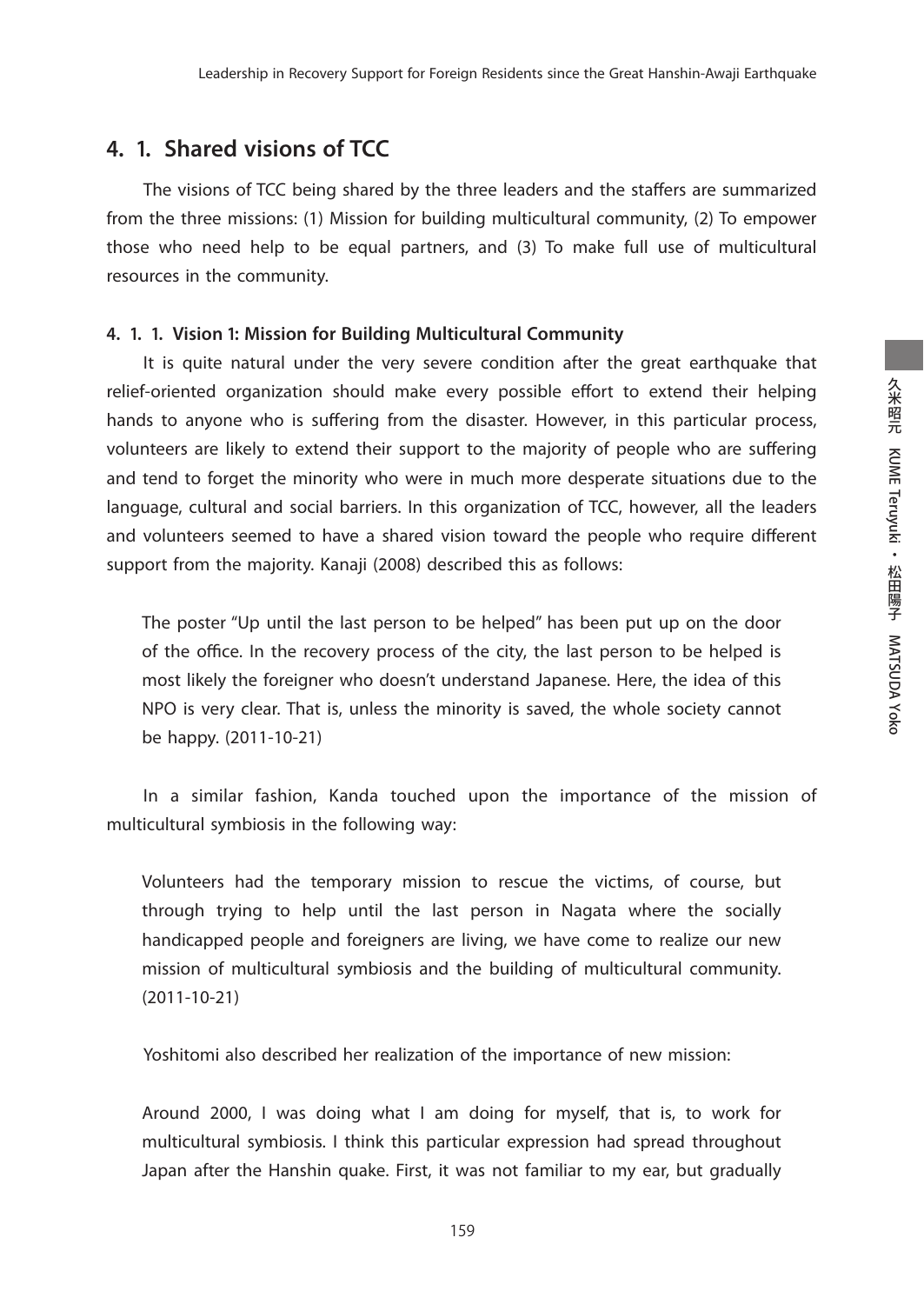this expression has sounded more natural to me (2011-7-24).

Furthermore, Hibino described his own sense of mission in the following manner:

Our job is to develop a multicultural community. To achieve this goal, the local community is absolutely necessary. With this in mind, we can share the sense of consciousness that we all work for this mission. (2011-7-24)

 It is clear from the discussion so far made that all three directors basically shared the vision to build multicultural community.

Vision 2: To empower those who need help to be equal partners

 The volunteers at TCC seemed to have kept in mind that they shouldn't forget those who may require different support because of various handicaps who tend to be left out from the general public support. One of the targets was those who needed more support than others to obtain public relief and recovery support because of the language difficulties and cultural barriers. In this regard, Murakami said, "After the disaster latent problems have become revealed. The minority faced the harder reality with handicap and prejudice." (2012-7-6)

 Whereas many NPOs specializing in the support for foreigners work for foreigners exclusively, TCC's scope of activities focuses on both Japanese and foreigners to be equally included in their activities. For example, the support for foreigners ignited some activities for the elderly who need more support (See 3.4.) and for activating the weakening local market after the earthquake with the help of multicultural stall run by Vietnamese and Filipinos. (From Kanaji's interview on 2011-10-21)

 Oshiro, Japanese Peruvian, came to Japan in March 1991 with her Peruvian husband, and when the big quake attacked Kobe, she was in a panic, completely at a loss to think about what to do. She could not understand any Japanese. But, surprisingly, she is now the Representative of Hyogo Latin Community and she said as follows:

I visited TCC for receiving counseling service in 2000. My son was going to Japanese school, but, not only he but also I could not understand the Japanese. I asked Yoshitomi-san what to do about my son, school, and hospital, etc. She helped me a lot, giving me various concrete advices. Since I was helped, I realized that I should help others, too. She suggested I could start Latin Community. So I did. (2012-7-6)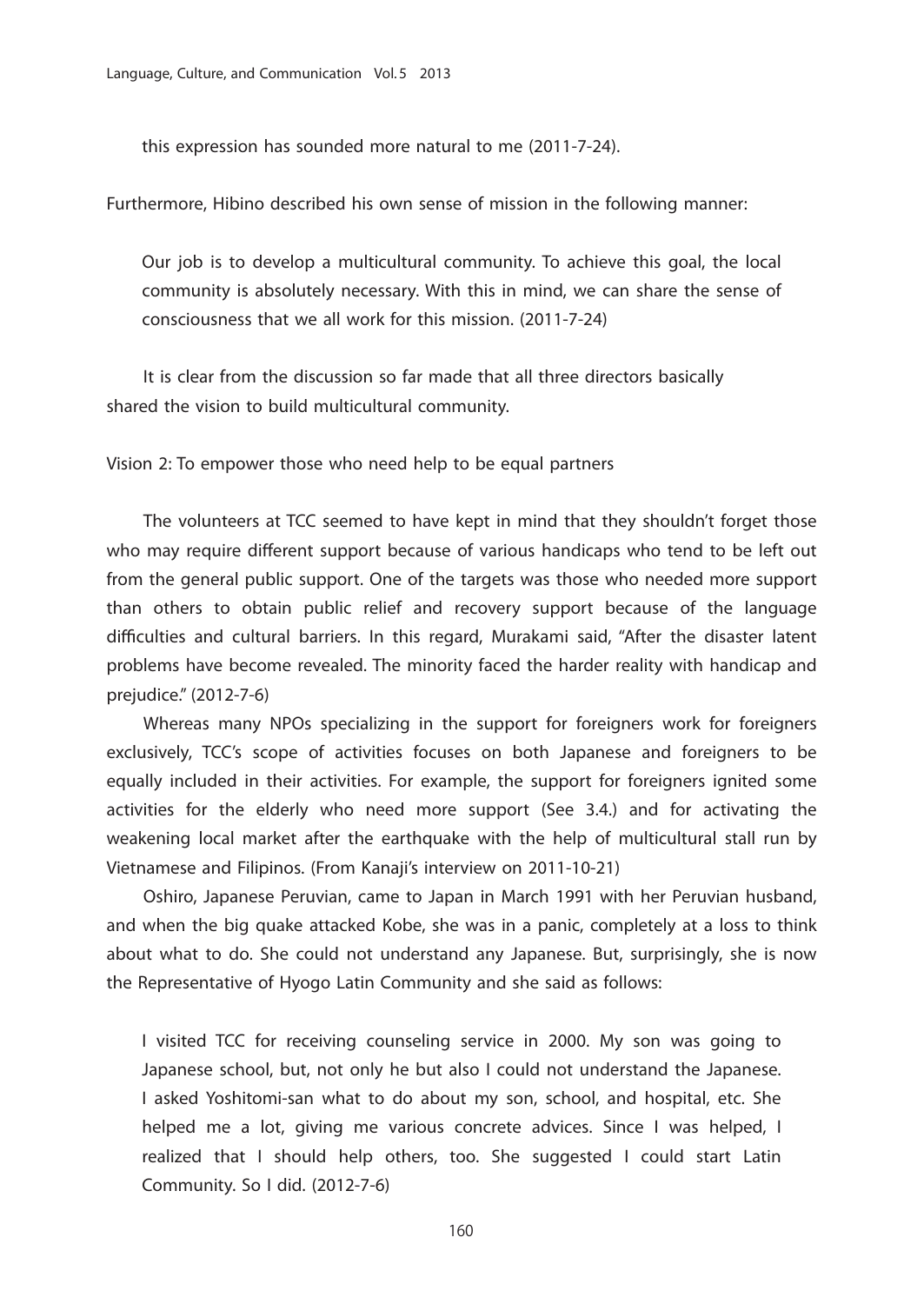The above case of Oshiro is a typical one of TCC empowering those who need help to be equal partners. The similar idea can be illustrated in the manner Leaf Green is being operated. According to Yoshimoto, Leaf Green's basic principle is that helpers should stand on an equal footing with those helped. To embody this kind of basic principle, Leaf Green adopts a policy of asking the same amount of membership fee for those who help and those who are helped (2012-7-6). Similarly, in managing Multilanguage Center FACIL, Yoshitomi had this to say:

The real significance of Multilanguage Center FACIL is not gaining profit, but creating the employment opportunities for the foreign residents. We are working together with the clients who are also helped by receiving the necessary information. (2011-7-24)

Vision 3: To make full use of multicultural resources in the community

Unlike other NPOs specializing in the foreigners alone, TCC adopts an integrated approach toward a local community for both Japanese and foreigners. Anybody in the community who needs extra help, beyond the current social system of community support, should be included in the support activities. This principle successfully attracted diverse supporters and TCC functions as a Meeting Plaza for those who share the same vision. In this connection, Hibino told about the various resources in and out of TCC in the following manner:

Many volunteers joined and left TCC. The main reason why TCC attracted them is the space of TCC, cuisine, and time. Sharing of these things is quite important for our communication and discussion. What's more, we had Koreans and Vietnamese, etc. Various kinds of people joined us and did so many things together to get our ideas materialized. It has been fun, indeed. The premise of 1,800 square meters, warehouse, prefabricated houses and what not. We were allowed to use them by the church. Thus, there have been always people of diverse cultural backgrounds, meeting and working with us here. Together, we learned about flexible ways of living together. (2011-7-24)

 In the similar context, Yoshitomi said, "working with diverse cultural groups gives me sharper viewpoints." $(2011-7-24)$  These statements imply that their flexible and creative leadership style has been enforced by interacting with the people with diverse cultural backgrounds who frequently visited TCC.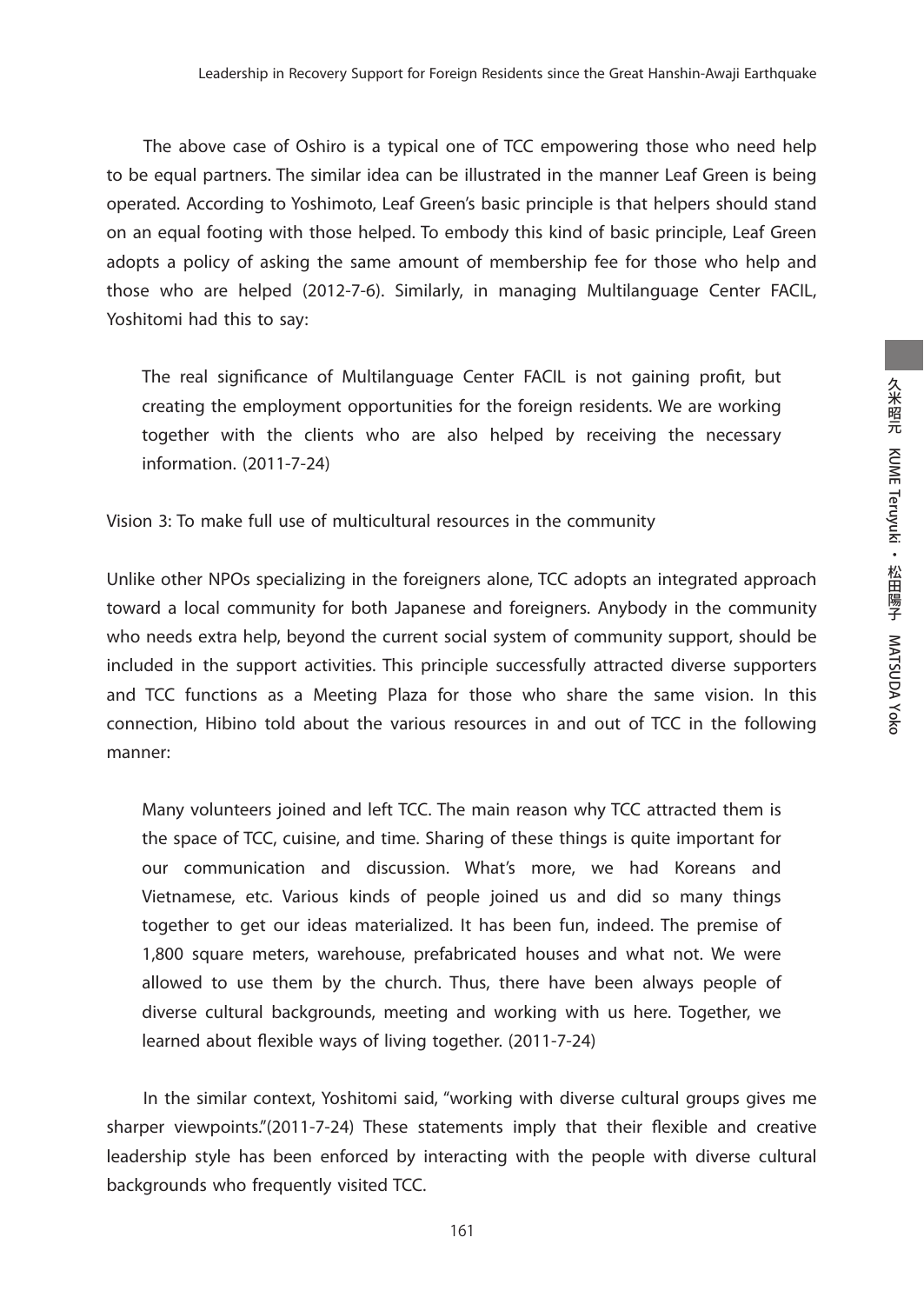### **4. 2. Characteristics of Collective Leadership of TCC**

 The characteristics of the collective leadership of TCC are summarized from the three perspectives: (1) Complementary triangle relations among leaders, (2) A variety of communication channels, and (3) Multicultural mediating power.

#### **4. 2. 1. Characteristic 1: Complementary Triangle Relations among Leaders**

 The plural leadership style, i.e. triumvirate of three top leaders, is a unique aspect of TCC. There's no strict hierarchical relationship but each has his/her clear role to play depending on the situation and their specialties. This enables them to build a wide range of network and to maximize their abilities. For example, Kanda takes responsibility for whatever TCC is doing by being a representative of most of the groups and organizations TCC was involved. Yoshitomi is good at connecting with government authorities and managing financial matter of the organization while Hibino cultivates strong commitment to various social issues with active supporters. Regarding the relations among leaders, Hibino illustrates the relations with Kanda as follows:

For us, Kanda-san is the father. No matter where he goes, he is always the father. He takes responsibility for whatever we do in the society. If Kanda-san is the father, we are elder brother and sister. This kind of relationship never changes. (2011-7-24)

 What Hibino was trying to say was that since Kanda is always ready to assume responsibility for what Hibino and Yoshitomi are doing, they feel so free to do whatever they do. In that particular sense, it is safe to say that their relationships are complementary triangle.

Regarding the role of the three directors, Yoshitomi has this to say:

Kanda-san is the father, for sure. He is the sort of a guardian. His stance is very firm. He believes that it is very important for TCC to become involved in the community-oriented activities. He likes such an idea that TCC helps establishing Asian Market in the community and so forth. As for me, I have to be concerned about the finance of this TCC. In this respect, I really appreciate Kanda-san for allowing us to use a big office space of TCC in this church. On the other hand, Hibino-san is always concerned about the social problems and very active in promoting social movement. (2011-7-24)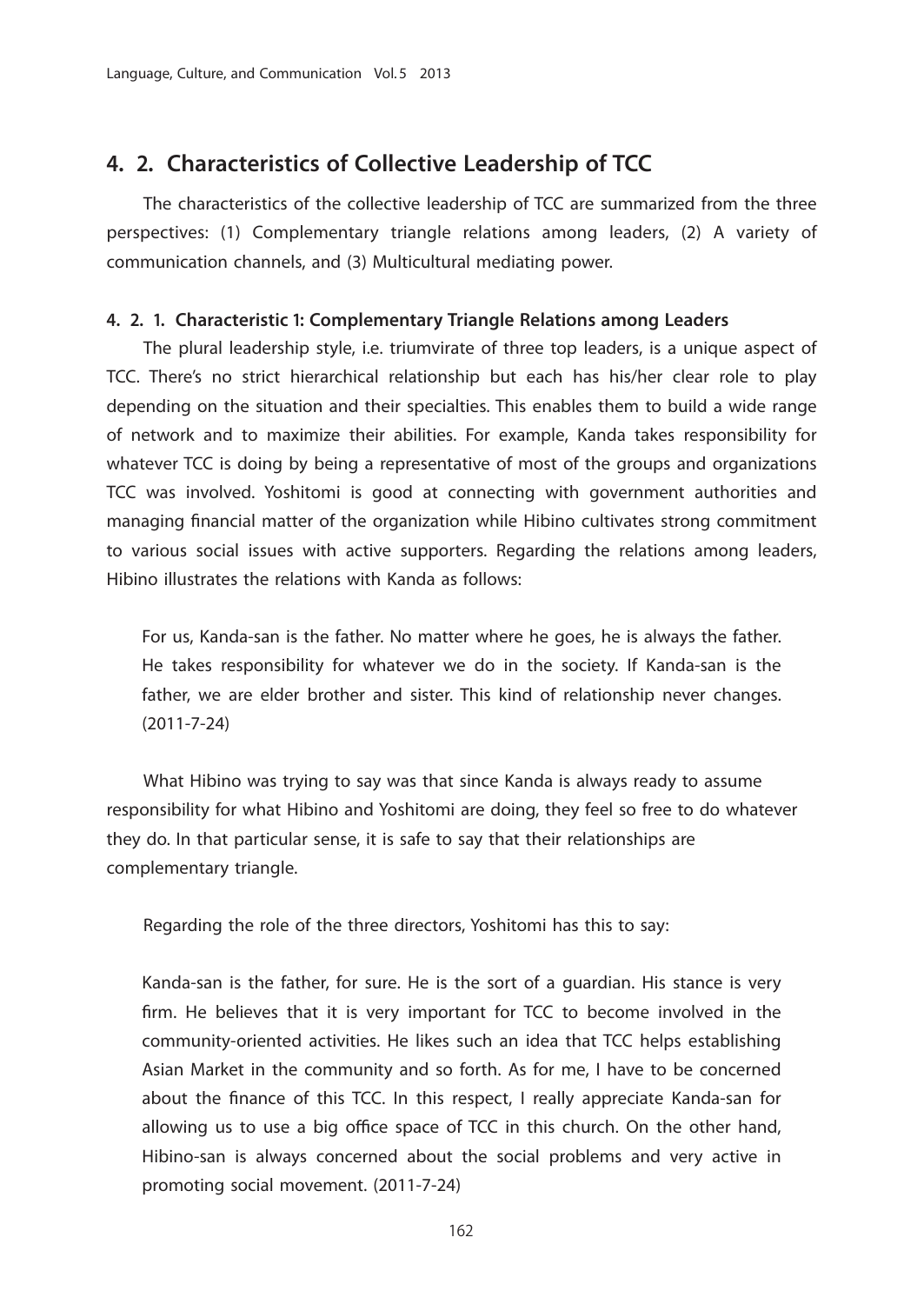Hibino said about the importance of collective leadership as follows:

We have no one who is a powerful dictator. In such a multicultural place like TCC, no one can run and control. People don't come on time. They do only what they like to do. The whole is the spectrum of multicultural activities. Maybe, this is something like the Latin world. It might be called "servant leadership," that is, to serve for everyone. If someone is trying to control the organization, he or she must be asked to leave. (2011-7-24)

Complimentary-Triangle Relations of the three leaders and their specialities is illustrated as under:



**Chart 1 : Complimentary‐Triangle Relations of the three leaders and their specialties**

#### **4. 2. 2. Characteristic 2: A Variety of Communication Channels**

 The three directors consider it very important for them to communicate with the other leaders and staff not only formally but also informally. Yoshitomi, for example, holds daily meetings for about 30 minutes to one hour with about 20 staff members of Multicultural Pro-cube that coordinates the four NPOs including Multilanguage Center FACIL and World Kids Community. Regular meetings of the representatives of ten groups in TCC are held twice a month, and the same is true with the board meeting of all directors of TCC which is held twice a month.

 TCC is always serving as a plaza for dialogues among all kinds of visitors, volunteers, guests, supporters, administrators of the local governments, etc. They are often times invited for attending some meetings and events of TCC. Thus, the leaders are spontaneously engaged in dialogues with the local citizens and communicate with all the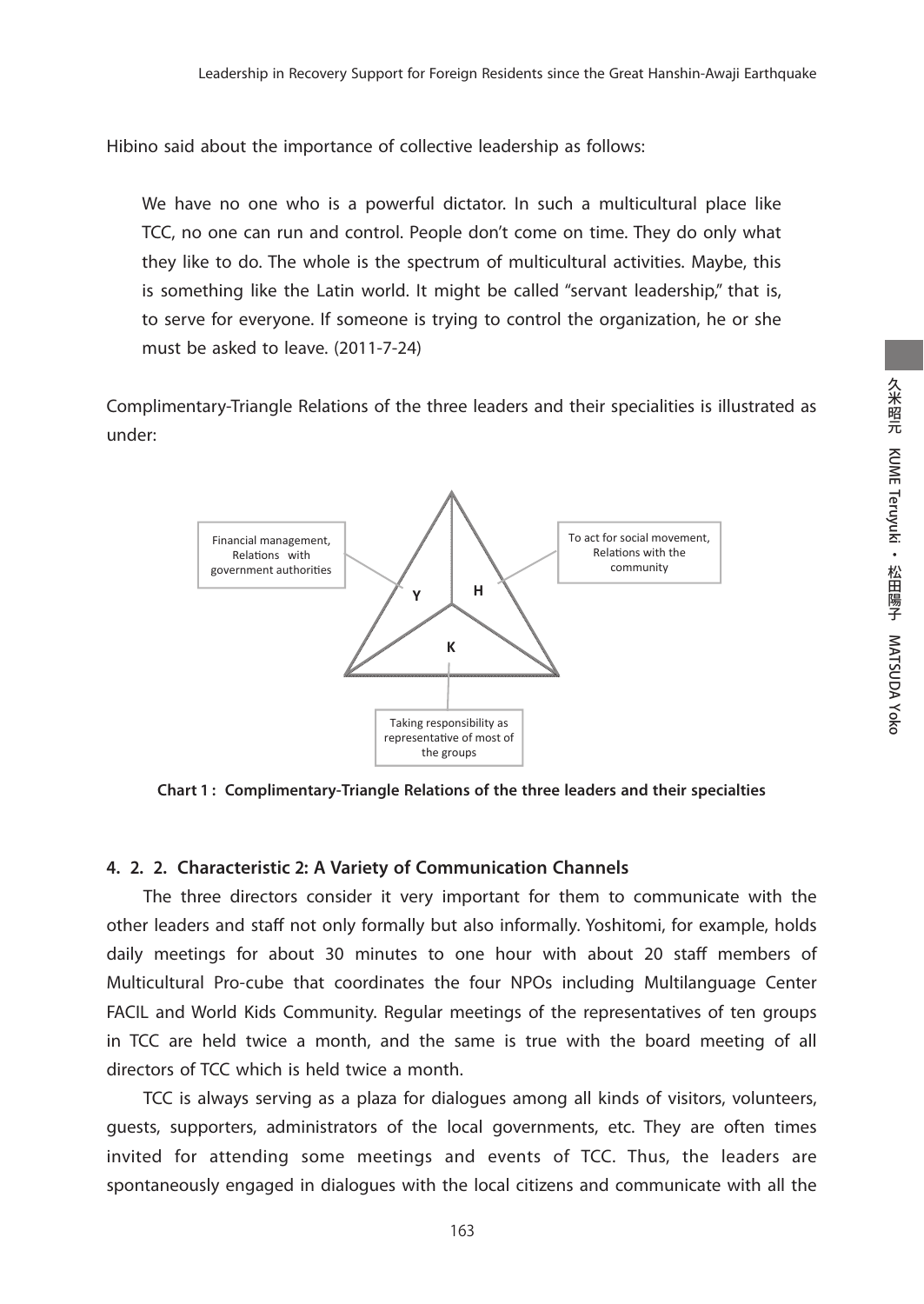staffers regularly in an intimate and relaxed atmosphere, often over meals and drinks like a big family. Murakami told about his experience of participating in meals together as follows:

When I joined TCC in 2001, I was surprised that there were at least three dinners a week. When members of TCC as well as supporters of TCC came to our office, we made it a rule to eat together in the dining room. Kanda-san emphasizes the importance of this kind of eating together. (2012-7-6)

#### **4. 2. 3. Characteristic 3: Multicultural Mediating Power**

 Multicultural mediating power implies an ability to connect many people and organizations of different cultural backgrounds who try to achieve the same goal with the shared interest and needs, in order to pursue the same goals (Matsuda, 2009). It requires an ability to disseminate what they try to accomplish to the stakeholders and the public, the sensibility to catch the diverse community needs, empathy to others to build trusting relationships, and creativity to design strategies that attract supporters. The combination of the three leaders, who have various channels with the different community members with their different strength described above (in 4.2.1), functions as multicultural mediating power.

 Thanks to the leaders' multicultural mediating power, TCC is well connected with various outside organizations and supported by numerous volunteers even after 17 years since the Earthquake. It has been very successful to connect local foreign residents with not only the local people and other NPOs, but various government organizations including local governments, which have different organizational culture, such as Nagata Ward, Kobe City, and Hyogo Prefecture, and also with global organizations, such as an international community radio network. According to Kanaji, the ingenuity of creating multilingual community FM YY after the earthquake widely attracted people's attention as was reported by various media(2011-10-21). The multilanguage translation service by FACIL matches the needs of the wide community and solidify the foundation as a community business which helps to sustain TCC's long-term financial needs. Many foreigners now participate and run some of the programs in TCC, not being just the recipients of the service. Yoshitomi explains the significance of her NPO of Multilanguage Center FACIL as follows:

We are doing this work together with the foreigners who are the recipients of information. The local governments think merely that translation means just transportation from one language to another. For foreigners living in Japan, we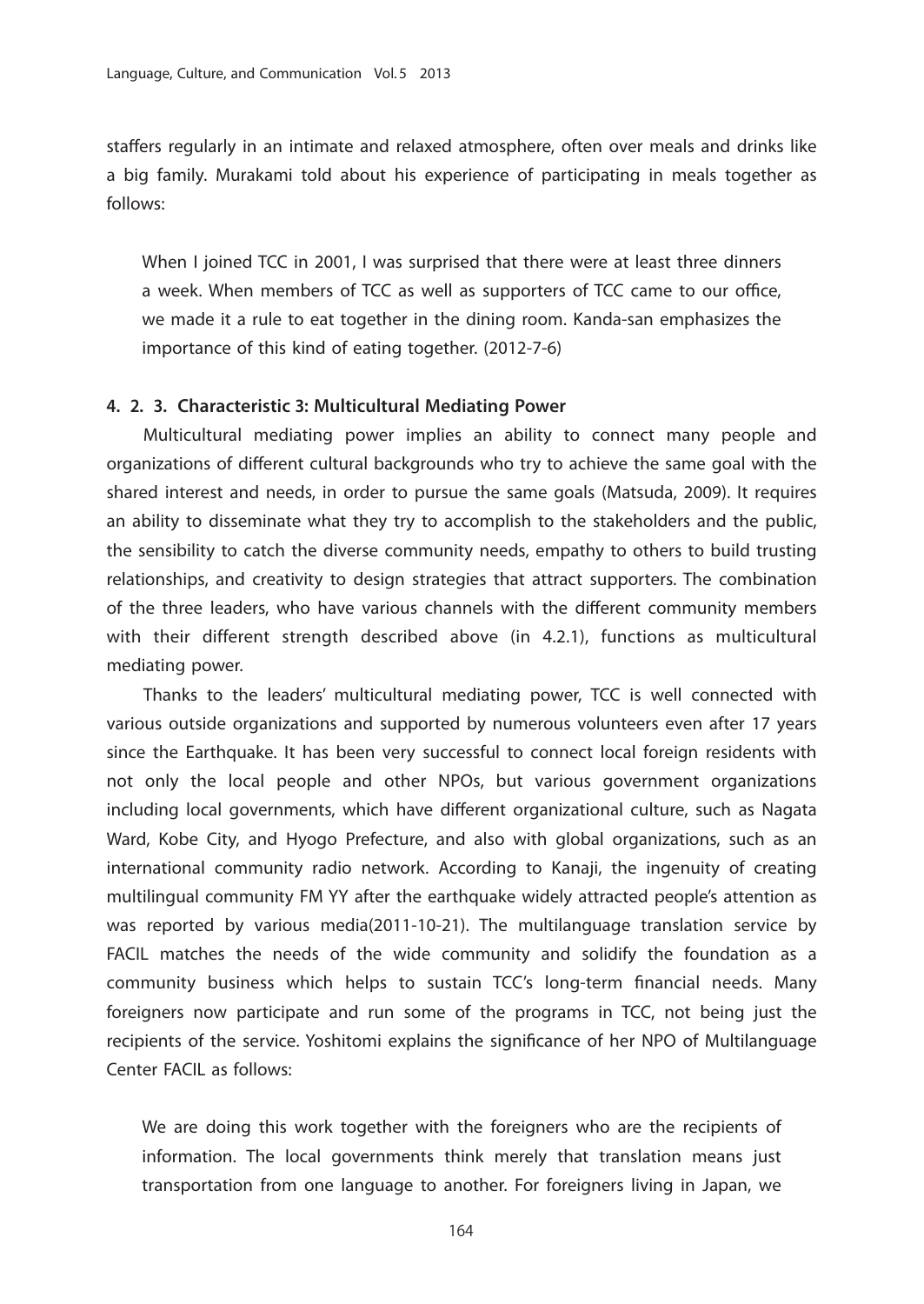think it most important to transmit vital information for their living. The public sectors still don't understand how important for us to "communicate" our message to the foreign residents. (2011-7-24)

TCC has been giving an opportunity to empower people of different cultural backgrounds, such as Vietnamese, Koreans, Filipinos, Brazilians and Peruvians in this particular community, to become active partners and contributed to changing the role of foreign residents in the community. Also, the participation of multicultural people made the organization more flexible and creative thanks to the diverse cultural characteristics.

An effort has been made for TCC to connect the local community with children of mixed roots through the activity of an NPO, World Kids Community, originally established by Yoshitomi. Murakami said about his experience in the following way:

We create opportunities to connect the local community with foreign children who come here to find their own comfortable space and do various activities, such as producing video clips and anime. The children understand that they are connected with the community supporters who like them and our organization. (2012-7-6)

 As was already touched upon earlier in this report, TCC served as a place to connect community supporters, foreign residents, and senior citizens with handicap for personal and social issues to change the community. Kanda mentioned as below:

Many people of various cultural backgrounds came here to get connected with others who have similar agenda and missions concerning community development including many Japanese volunteers and supporters. (2011-10-21)

 As a way of connecting the local community and the local governments, TCC has been proposing new ideas and solutions to local governments. Murakami has this to say:

We propose new ideas to the local government for providing better service to minority groups. Some of the ideas turn into community business of TCC. What Multilanguage Center FACIL is doing is to create the employment opportunities for the foreign residents. In this way, the FACIL is connecting foreign residents with TCC. (2012-7-6)

Thus, it is clear from the foregoing discussion that TCC is contributing to the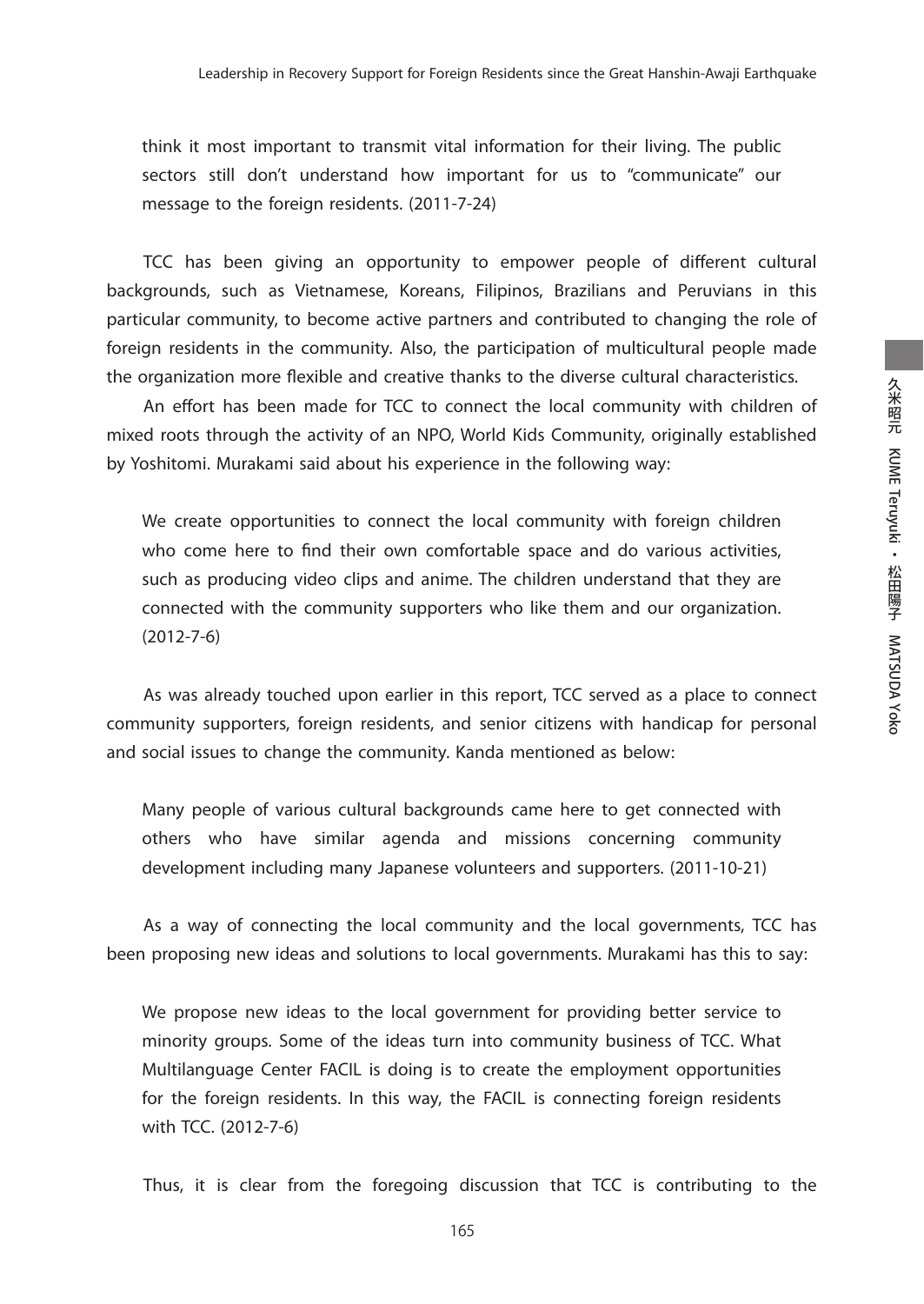multicultural community building of Nagata by demonstrating their multicultural mediating power.

## **5. Conclusion**

 This report was designed to identify the nature and style of collective leadership of TCC by focusing on the three directors of TCC. Based on the literature and life story interview of the three main leaders as well as other leaders of respective groups and NPOs, it was found that the three leaders shared a very important mission of TCC and they had been demonstrating their leadership qualities in entirely different but complementary ways. For example, Kanda is playing the role of the official leader, assuming the chairmanship or representative of various groups and associations. Yoshitomi is substantially managing the whole organization by paying attention to the financial side of the organization, working vigorously in the area of community business. Hibino, on the other hand, has always been keen to grab the social problems and issues in the process of providing relief and public services that require urgent solutions of various kinds and has not been hesitant in raising the issue to the local government and other authorities.

 We conclude that TCC functions as a 'platform', or a meeting place, for all those interested to get connected in regard to community development in various ways, sharing some common agenda with the same mission (Matsuda & Kume, 2012). The place, the clear mission, and the people who take leadership with multicultural connecting power were the keys to create synergy of different cultural groups. Image of TCC's role for multicultural community building is illustrated as under:



**Chart 2 : Image of TCC's Role for Multicultural Community Building**